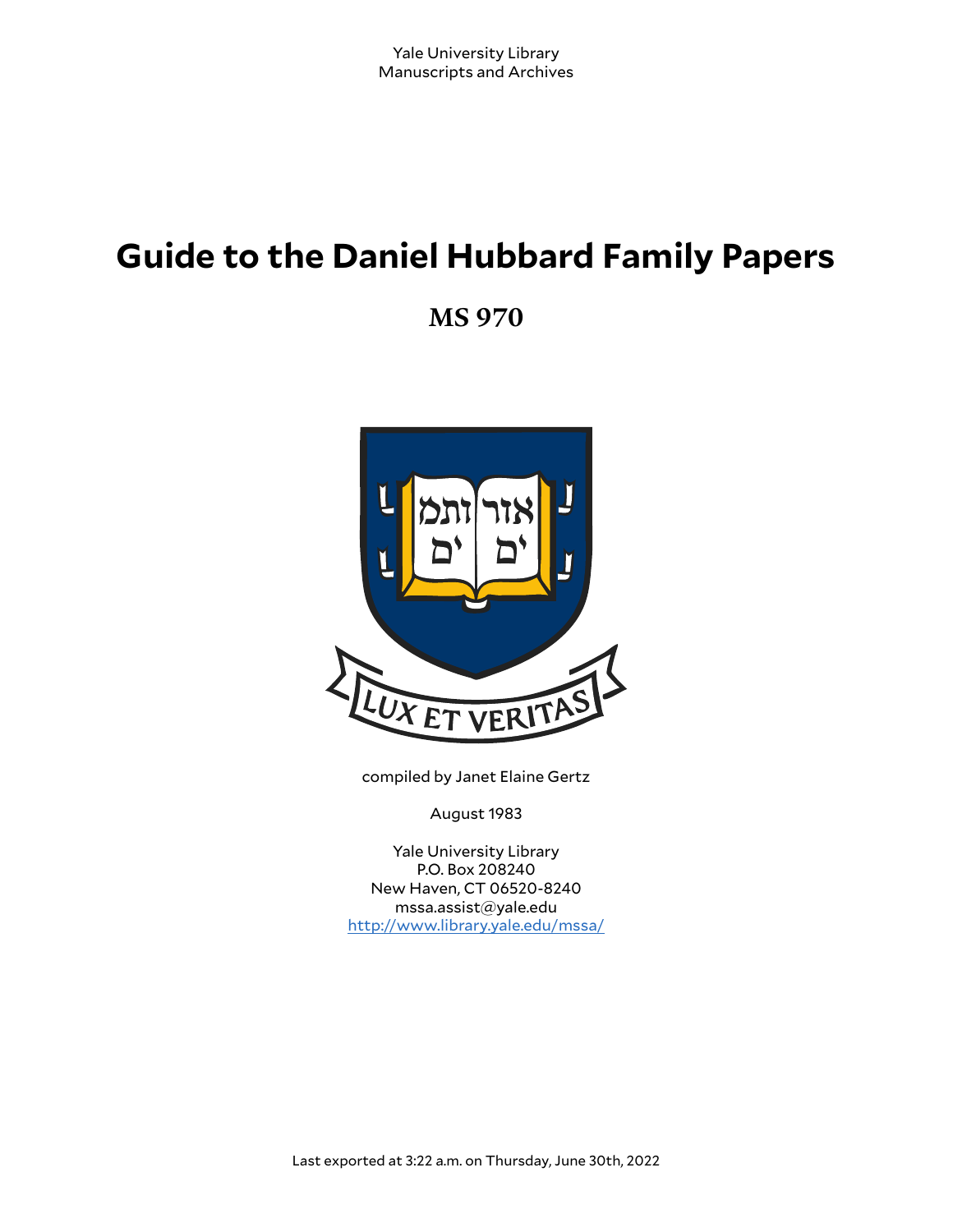## **Table of Contents**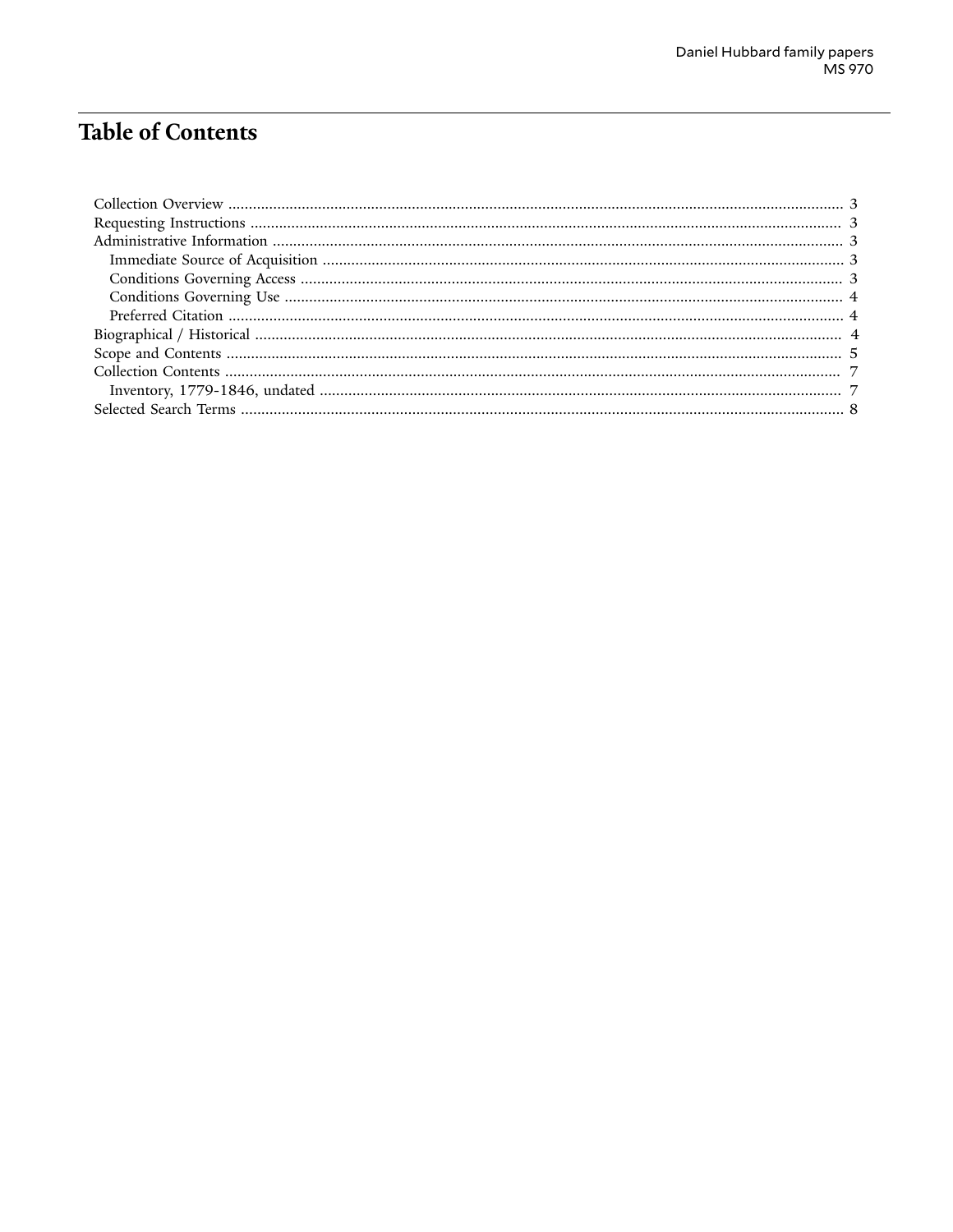## <span id="page-2-0"></span>**Collection Overview**

|                                                      | <b>REPOSITORY:</b> Manuscripts and Archives<br><b>Yale University Library</b><br>P.O. Box 208240<br>New Haven, CT 06520-8240<br>msa. assist@yale.edu<br>http://www.library.yale.edu/mssa/                   |
|------------------------------------------------------|-------------------------------------------------------------------------------------------------------------------------------------------------------------------------------------------------------------|
| <b>CALL NUMBER: MS 970</b>                           |                                                                                                                                                                                                             |
|                                                      | <b>CREATOR:</b> Hubbard, Daniel, 1781-1811                                                                                                                                                                  |
|                                                      | <b>TITLE:</b> Daniel Hubbard family papers                                                                                                                                                                  |
|                                                      | <b>DATES: 1779-1846</b>                                                                                                                                                                                     |
| <b>PHYSICAL DESCRIPTION:</b> 0.5 linear feet (1 box) |                                                                                                                                                                                                             |
| <b>LANGUAGE: English</b>                             |                                                                                                                                                                                                             |
|                                                      | <b>SUMMARY:</b> Family and business letters of Daniel Hubbard, a New York City merchant,<br>and of Bela Hubbard, a New Haven minister and his daughter Elizabeth<br>Hubbard Pitkin, wife of Timothy Pitkin. |
|                                                      | <b>ONLINE FINDING AID:</b> To cite or bookmark this finding aid, please use the following link: https://<br>hdl.handle.net/10079/fa/mssa.ms.0970                                                            |

## <span id="page-2-1"></span>**Requesting Instructions**

To request items from this collection for use in the Manuscripts and Archives reading room, please use the request links in the HTML version of this finding aid, available at [https://hdl.handle.net/10079/fa/](https://hdl.handle.net/10079/fa/mssa.ms.0970) [mssa.ms.0970](https://hdl.handle.net/10079/fa/mssa.ms.0970).

To order reproductions from this collection, please go to [http://www.library.yale.edu/mssa/](http://www.library.yale.edu/mssa/ifr_copy_order.html)  $i$ fr\_copy\_order.html. The information you will need to submit an order includes: the collection call number, collection title, series or accession number, box number, and folder number or name.

Key to the container abbreviations used in the PDF finding aid:

b. **box**<br>f. fold folder

## <span id="page-2-2"></span>**Administrative Information**

## <span id="page-2-3"></span>**Immediate Source of Acquisition**

Portions of the papers were a gift from Lansing V. Hammond in 1949 and 1958 and purchased from Mrs. Robert B. Livingstone in 1952 and from J.B. Grant in 1955.

## <span id="page-2-4"></span>**Conditions Governing Access**

The materials are open for research.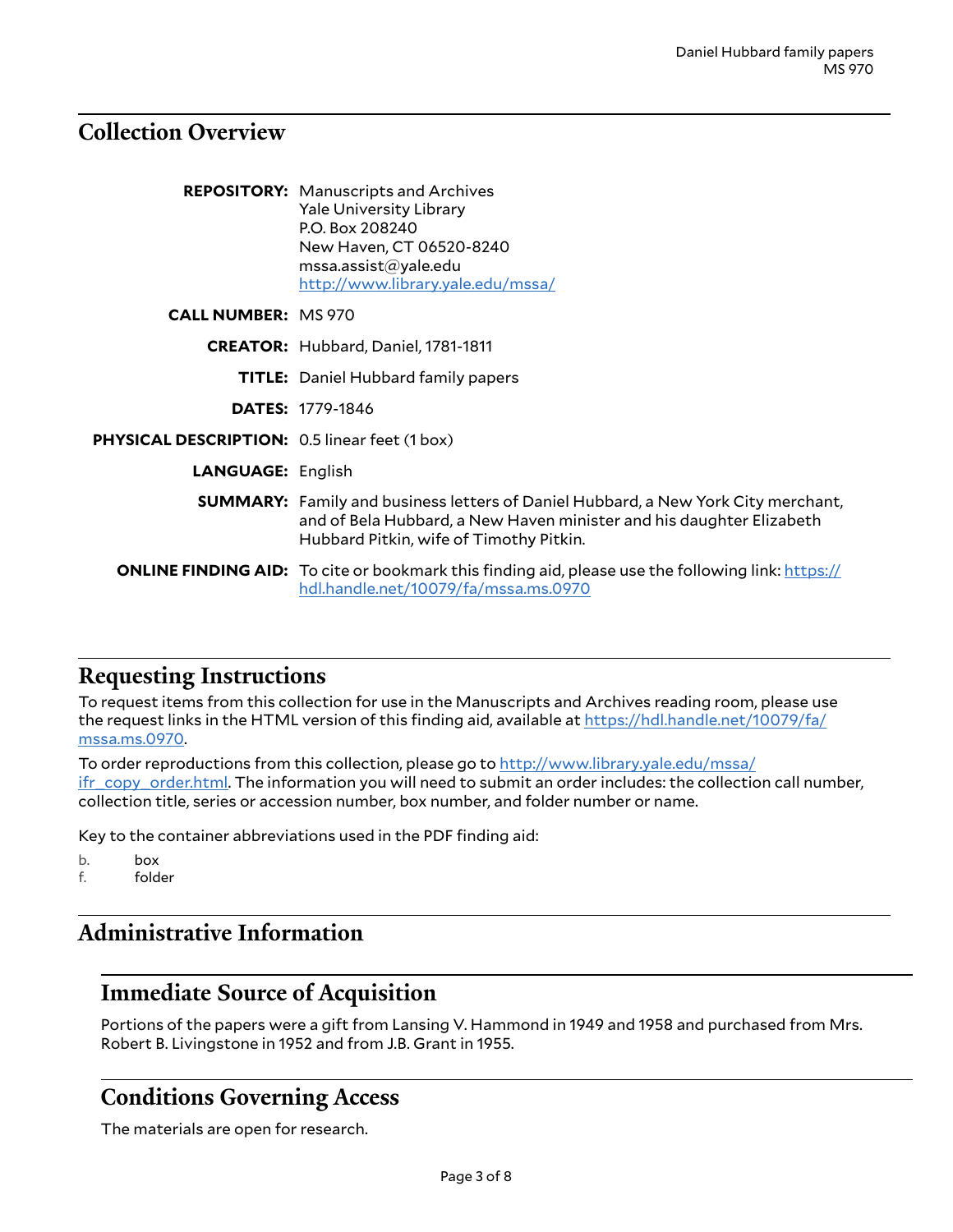## <span id="page-3-0"></span>**Conditions Governing Use**

Unpublished materials authored or otherwise produced by the creator(s) of this collection are in the public domain. There are no restrictions on use. Copyright status for other collection materials is unknown. Transmission or reproduction of materials protected by U.S. Copyright Law (Title 17, U.S.C.) beyond that allowed by fair use requires the written permission of the copyright owners. Works not in the public domain cannot be commercially exploited without permission of the copyright owners. Responsibility for any use rests exclusively with the user.

## <span id="page-3-1"></span>**Preferred Citation**

Daniel Hubbard Family Papers (MS 970). Manuscripts and Archives, Yale University Library.

## <span id="page-3-2"></span>**Biographical / Historical**

Daniel Hubbard: merchant in New York City, associated in business with his brother, David Greene Hubbard; they appear to have dealt in food and dry goods imported from Europe and Asia.

Timothy Pitkin, the sixth child and youngest son of the Rev. Timothy Pitkin (Yale 1747), of Farmington, Connecticut, was born in Farmington on January 21, 1766. He was prepared for College under his father and his brother-in-law, the Rev. Dr. Nathan Perkins, of West Hartford. His scholarship was excellent, and he was selected to give the Latin Salutatory Oration at graduation.

He decided at an early age upon the profession of the law, and after teaching for a year in the academy at Plain-field, Connecticut, he studied with the Hon. Oliver Ellsworth, of Windsor, and with Major William Judd (Yale 1763), of Farmington, and was admitted to the bar of Hartford County in 1788.

In May, 1790, at the age of 24, he was chosen a Representative in the General Assembly, and served also at twenty-two more sessions between that date and 1805. For the last three years of his service he was Speaker of the House.

In 1805 he was elected a Representative in Congress as a Federalist, and continued in that office until 1819, when in consequence of a violent upheaval in Connecticut politics, he and his colleagues were superseded. During this period he published the first and second editions of his valuable *Statistical View of the Commerce of the United States*. Of the second edition two hundred and fifty copies were taken by Congress for the use of the Government. He was a member of the Convention which framed the new State Constitution in 1818.

After leaving Congress he was engaged in his professional pursuits, and in literary work. He was also at once re-elected to the Connecticut Legislature and retained his post for twelve years, until 1830. During this period his *Political and Civil History of the United States* appeared, in recognition of which Yale gave him in 1829 the honorary degree of Doctor of Laws. In 1826 he proposed to set up a Law School in Farmington, but the experiment was not successful. In 1830 he retired from all public business, and soon after relinquished his professional pursuits, devoting his time to a careful revision of his private papers and to historical composition.

In 1840 he gave up the cares of housekeeping, and thenceforwards divided his time between his second daughter, the wife of Judge Hiram Denio, of Utica, and his youngest son. He died at his son's house in New Haven, on December 18, 1847, aged nearly 82 years, and was buried here.

He married, on June 6, 1801, Elizabeth, daughter of the Rev. Dr. Bela Hubbard (Yale 1758), of New Haven, who died at the residence of her youngest and only surviving son, in Albany, New York, on October 17, 1858, aged nearly 81 years.

Their children were three daughters and three sons. The youngest son was graduated at Yale in 1836, and the eldest at West Point Military Academy in 1826.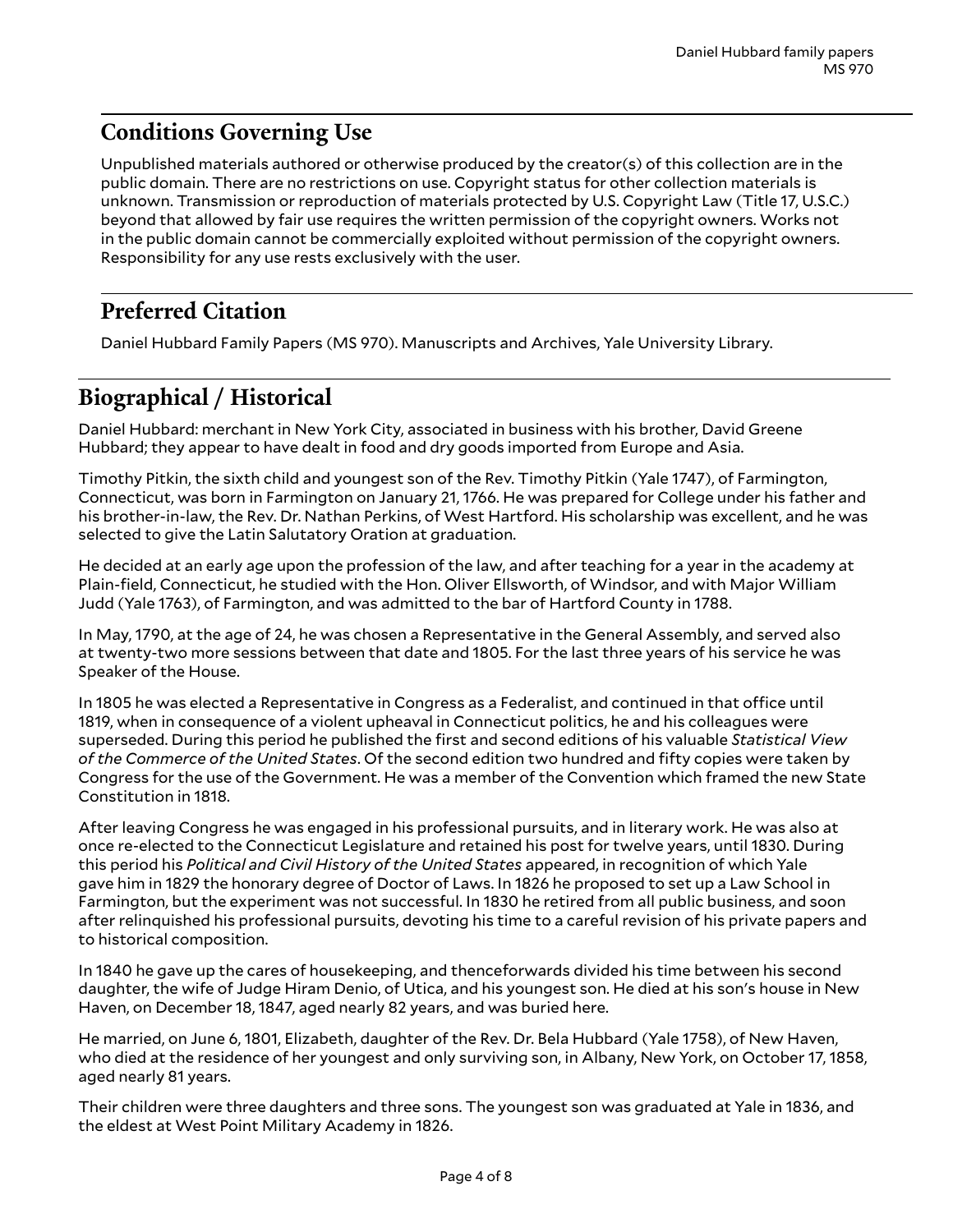A photograph of his portrait is given in the *Pitkin Genealogy.*

He published:

1. Motion [in Congress, concerning the amount of duties on imports and tonnage, 1789-1810], December 23d, 1811. Washington City, 1811. 8°, pp. 4. [Brit. Mus. U.S.

2. Speech on the Loan Bill, delivered in the House of Representatives, February 10th, 1814. In Committee of the Whole. On the Question to fill the Blank in the Bill with Twenty-five Millions of Dollars. Alexandria, 1814. 8°, pp. 19./ [A. A. S. B. Ath. Harv. M H. S. N. Y. H. S. R. I. Hist. Soc. U. S. Y. C.

\* 3. A Statistical View of the Commerce of the United States of America: its connection with Agriculture and Manufacturers: and an account of the Public Debts, Revenues, and Expenditures of the United States … Hartford, 1816. 8°, pp, xii, 407, xx./ [A. A. S. B. Ath. B. Publ. Brit. Mus. Harv. M. H. S. N.Y. Soc. Libr. U.S. Y. C.

The same. 2d edition. New-York, 1817. 8°, pp. xii, 445, viii./ [B. Ath. B. Publ. Bowdoin Coll. Harv. N. Y. H. S.

The same. 3d edition. New Haven, 1835. 8°, pp. xvi, 600./ [A. A. S. B. Ath. B. Publ. Brit. Mus. Brown Univ. Harv. M. H. S. N. Y. H. S. R. I Hist. Soc. U. S. Y. C.

Still held in esteem as a valuable compilation.

\* 4. A Political and Civil History of the United States of America, from the year 1763 to the close of the administration of President Washington, in March, 1797… New Haven, 1828. 2 vols. 8°, PP 528; 539./ [A. A. S. A. C. B. Ath. B. Publ. Bowdoin Coll. Brit. Mus. Brown Univ. Harv. M. H. S. N. Y. H. S. N. Y. Publ. N. Y. Soc. Libr. U. S. Y. C.

A continuation of this valuable work was prepared by the author in his last years, but remains unpublished.

He contributed to the North American Review for January, 1827, a review of Theodore Lyman's Diplomacy of the United States, pp. 92-110. He is also said to have been a contributor to the American Quarterly Review.

AUTHORITIES: Farmington Magazine, ii, 6-8. Pitkin Family, 27, 50-51. *Pres. Memorial Biographies of the N. E. Stiles*, Literary Diary, iii, 184, 475. Hist. Geneal. Society, i, 76-85. F.B. Dexter, *Yale Biographies and Annals*, Class of 1785, pages 437-439. One Thousand Years of Hubbard History, by Harlan Page Hubbard, 1895, 328.

For a chart outlining the genealogical relations of the Hubbard family, please consult the [Genealogical](http://mssa.altfindingaids.library.yale.edu/mssa.ms.0970/mssa_ms_0970_genealogical_chart.pdf) [Chart.](http://mssa.altfindingaids.library.yale.edu/mssa.ms.0970/mssa_ms_0970_genealogical_chart.pdf)

## <span id="page-4-0"></span>**Scope and Contents**

These papers pertain to two branches of the Hubbard family of New York and Connecticut, the largest portion belonging to Daniel Hubbard and his immediate family. The papers are arranged alphabetically by author, and include correspondence, business papers, and short writings.

Daniel Hubbard was a merchant living in New York City and associated in business with his brother, David Greene Hubbard. They appear to have dealt in food and dry goods imported from Europe and Asia. Among the business papers are several receipts, letters from Greene & Saltonstall and Daniel Jepson to Hubbard, and Hubbard's accounts with David G. Hubbard. Accompanying these alternate with family letters which often mention business matters in addition to family news and local and international events. Hubbard's letters contain frequent references to Napoleon and the effect that the European war was having on business. A Federalist, Hubbard was strongly pro-British and opposed to Jefferson's embargo against the British going so far as to envision a civil war in which Jefferson was over-thrown and killed and the Democrats crushed (see letters of 1803 Jun-Jul; 1804 Oct 22; 1808 Feb-Mar). More personal issues include the announcement that "on Saturday last I was drafted into the Military Service, but I got clear for one dollar, by getting another man," the necessity of postponing his marriage due to financial pressures, and a description of his father's death (1808 Nov 29; 1802 Jan 19; 1801 Apr 14).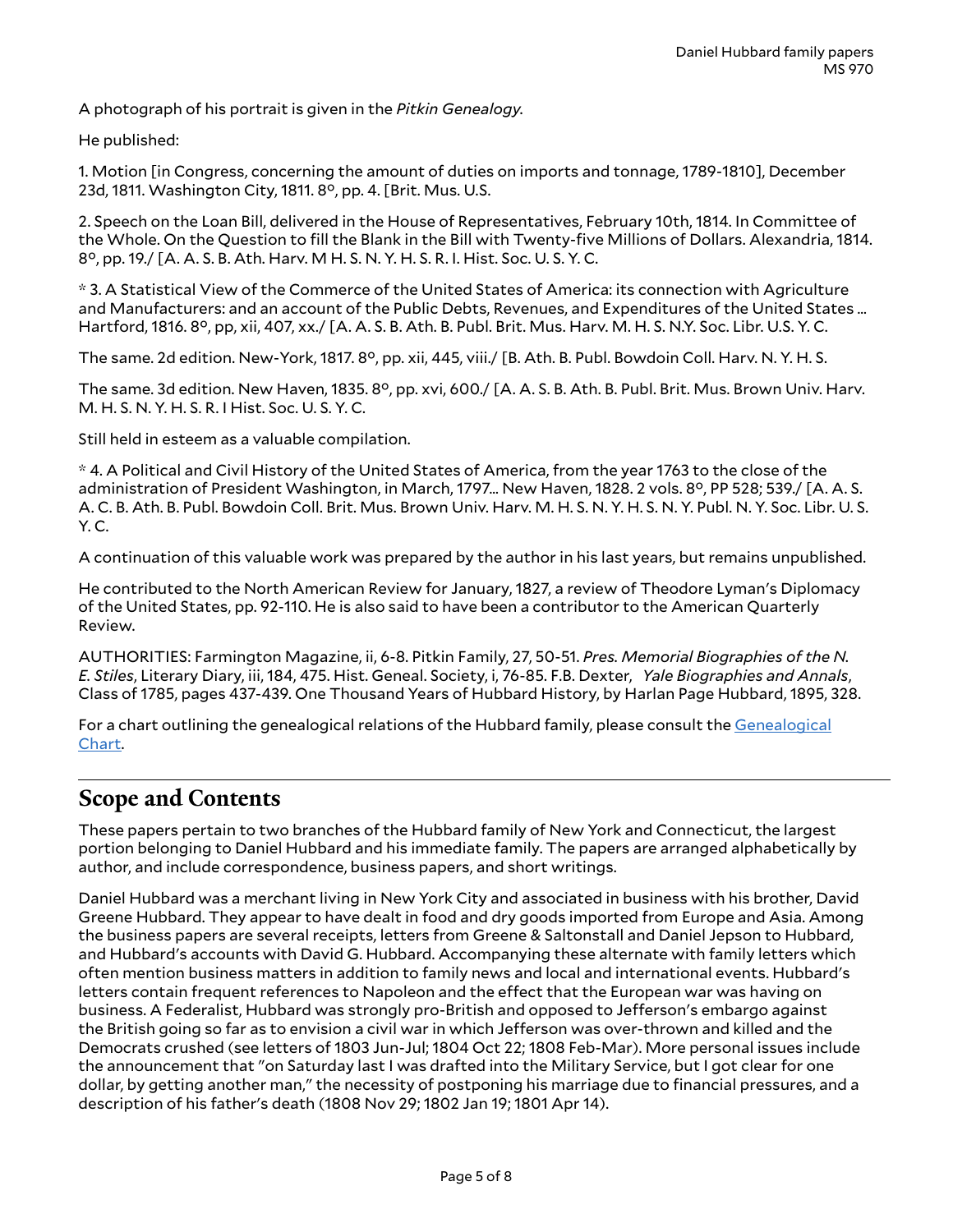The remaining papers of the Daniel Hubbard family include letters dealing with current events, family news and business, and one lengthy letter from David G. Hubbard entitled "Advise to a Young Man," written to encourage his brother to persevere in piety and moral behavior; Daniel Hubbard's book, "Numeration," containing arithmetic problems, tables of measures, and sample bills and business forms; and an essay on the death of George Washington by Samuel Hubbard.

The papers of the Bela Hubbard family consist entirely of family letters. The most interesting of these are six letters from Timothy Pitkin to his wife, Elizabeth (Hubbard) Pitkin, written from Washington, D.C., while he was in Congress, and describing members of the government and the social life of the capital. There is, finally, one letter from Charles Pettit to Col. Nehemiah Hubbard giving instructions from the Board of the Treasury for conveying the daughter of the steward to the president of Congress to Philadelphia.

The Daniel Hubbard family papers were donated to Yale University by Lansing V. Hammond in 1949 and 1958. Those of the Bela Hubbard family were purchased from Mrs. Robert B. Livingstone in 1952, while the letter of Charles Pettit was purchased from J. B. Grant in 1955.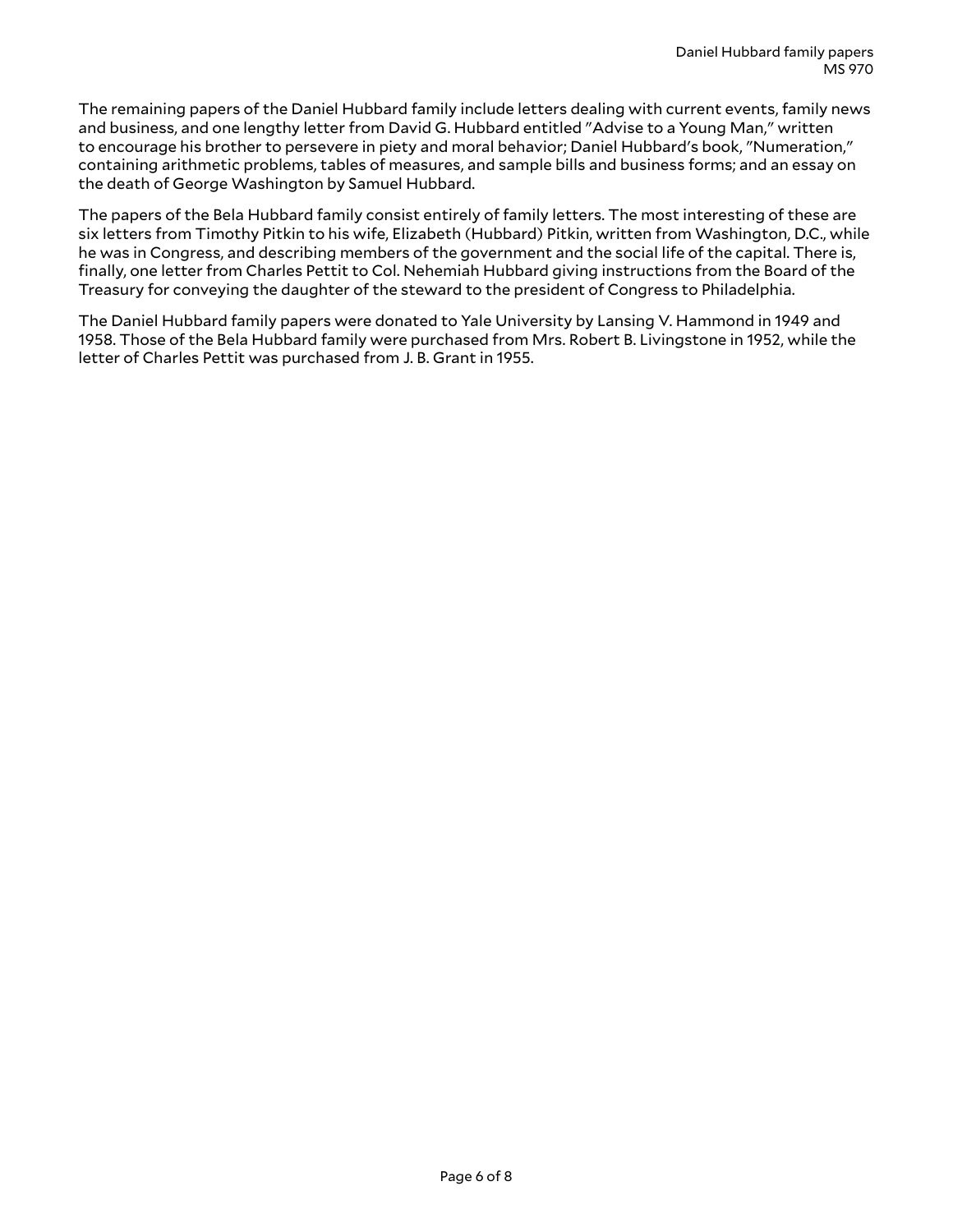## <span id="page-6-1"></span><span id="page-6-0"></span>**Collection Contents Inventory, 1779-1846, undated**

| b. 1, f. 1   | Colfax, Robert, Jr.: ALS to Daniel Hubbard                                     | 1806 January 29      |
|--------------|--------------------------------------------------------------------------------|----------------------|
| b. 1, f. 2   | Deming, David; 9 ALS to Daniel Hubbard                                         | 1798-1804            |
| b. 1, f. 3   | Greene & Saltonstall: 6 ALS to Daniel Hubbard                                  | 1802-1804            |
| b. 1, f. 4   | Hubbard, Bela (1739-1812): ALS to Elizabeth (Hubbard) Pitkin                   | undated              |
|              | Hubbard, Daniel (1781-1811)                                                    |                      |
| b. 1, f. 5   | "Numeration" (AMs)<br>English                                                  | 1793                 |
| b. 1, f. 6-7 | Letterbooks                                                                    | 1795-1809            |
| b. 1, f. 8   | Account with David G. Hubbard                                                  | 1801-1807            |
| b. 1, f. 9   | <b>ALS to Daniel Deming</b>                                                    | 1802 March 1         |
| b. 1, f. 10  | Receipts                                                                       | 1802-1805            |
|              | Hubbard, David Greene (1773-1825)                                              |                      |
| b. 1, f. 11  | 2 ALS to Daniel Hubbard                                                        | 1802, 1808           |
| b. 1, f. 11  | ALS to William Hubbard                                                         | undated              |
| b. 1, f. 12  | Hubbard, Elizabeth Perkins: ALS to Daniel Hubbard                              | 1795 September<br>22 |
| b. 1, f. 13  | Hubbard, Mary: ALS to William Hubbard                                          | 1801 February 6      |
|              | Hubbard, Samuel (1785-1847)                                                    |                      |
| b. 1, f. 14  | 16 ALS to Daniel Hubbard                                                       | 1801-1806            |
| b. 1, f. 14  | ALS to William C. Hubbard                                                      | 1846 September<br>23 |
| b. 1, f. 14  | AM on the death of George Washington                                           | undated              |
| b. 1, f. 15  | Hubbard, William (1739/1740-1801): 30 ALS to Daniel Hubbard                    | 1796-1800            |
| b. 1, f. 16  | Jepson, Daniel: 2 ALS to Daniel Hubbard                                        | 1801, 1806           |
| b. 1, f. 17  | Petit, Charles: ALS to Nehemiah Hubbard                                        | 1779 August 29       |
| b. 1, f. 18  | Pitkin, Elizabeth (Hubbard): 5 ALS to Timothy Pitkin                           | 1805-1806            |
| b. 1, f. 19  | Pitkin, Timothy (1766-1858): 6 ALS to Elizabeth (Hubbard) Pitkin               | 1806.                |
| b. 1, f. 20  | Anonymous: "On the Death of Mr. [Daniel] Hubbard" and short religious writings | undated              |